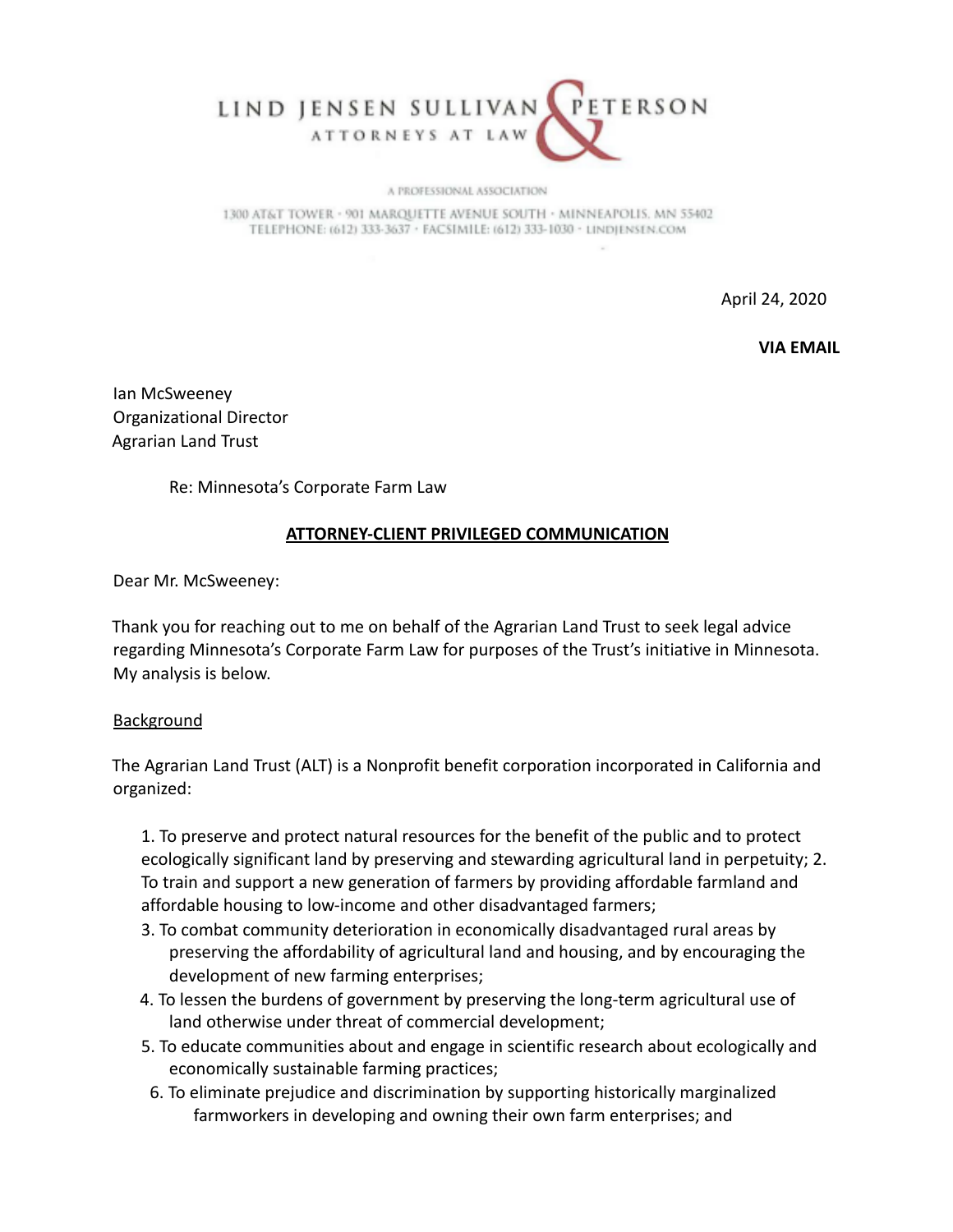7. To engage in any lawful activity in furtherance of the above purposes, but in no event will the corporation engage in any activity prohibited to corporations exempt from federal taxation under Section 501(c)(3) of the Internal Revenue Code.<sup>1</sup>

The ALT is embarking on an initiative in certain states, including the State of Minnesota, to help facilitate the transfer of farmland pursuant to its purpose stated above. The farmland so transferred is intended to be held by nonprofit entities called Agrarian Commons that will be organized under Section 501(c)(2) or 501(c)(25) of the Internal Revenue Code.

This letter analyzes whether and how a nonprofit entity organized under Section 501(c)(2) or (25) of the Internal Revenue Code can hold farmland in Minnesota.

# Minnesota Corporate Farm Law

Minnesota has a Corporate Farm Law (CFL) that restricts the types of entities that can own farmland or engage in farming in Minnesota. The Minnesota Corporate Farm Law was passed by the Minnesota Legislature in 1973. Its purpose is to "encourage and protect the family farm as a basic economic unit, to insure it as the most socially desirable mode of agricultural production, and to enhance and promote the stability and well-being of rural society in Minnesota and the nuclear family." Minn. Stat. §500.24, subd. 1. In general, the law prohibits pension or investment funds, corporations, limited partnerships, limited liability companies, and irrevocable trusts from owning or leasing farmland or engaging in farming in Minnesota, with certain exceptions.

Other Midwestern states have similar laws, and those laws have been challenged with some success in federal courts. For example, in a case in South Dakota, a corporate farming law enacted as a voter-approved amendment to the South Dakota constitution was found unconstitutional by a federal court because it violated the dormant Commerce Clause of the United States Constitution by discriminating against out of state entities. *South Dakota Farm Bureau, Inc. v. Hazeltine*, 340 F.3d 583 (8th Cir. 2003). The dormant Commerce Clause has therefore become a popular choice for challenging corporate farming laws. *See, e.g., Smithfield Foods, Inc. v. Miller*, 241 F.Supp.2d 978 (S.D. Iowa 2003) (holding that Iowa's corporate farming law violated the dormant Commerce Clause and was discriminatory on its face, in its purpose, and in its effect); *Jones v. Gale*, 470 F.3d 1261 (8th Cir. 2006) (holding that Initiative 300, which precluded non-family-owned limited partnerships from acquiring an interest in real estate used for ranching or farming in Nebraska, violated the dormant Commerce Clause, making it unconstitutional); *N.D. Farm Bureau, Inc. v. Stenehjem*, 333 F. Supp. 3d 900 (D.N.D. 2018) (holding that although one section of North Dakota's corporate farming law violated the dormant Commerce Clause, this section was severable, and the rest of the law could be left in place).

<sup>&</sup>lt;sup>1</sup> Articles of Incorporation of Agrarian Land Trust, Section II.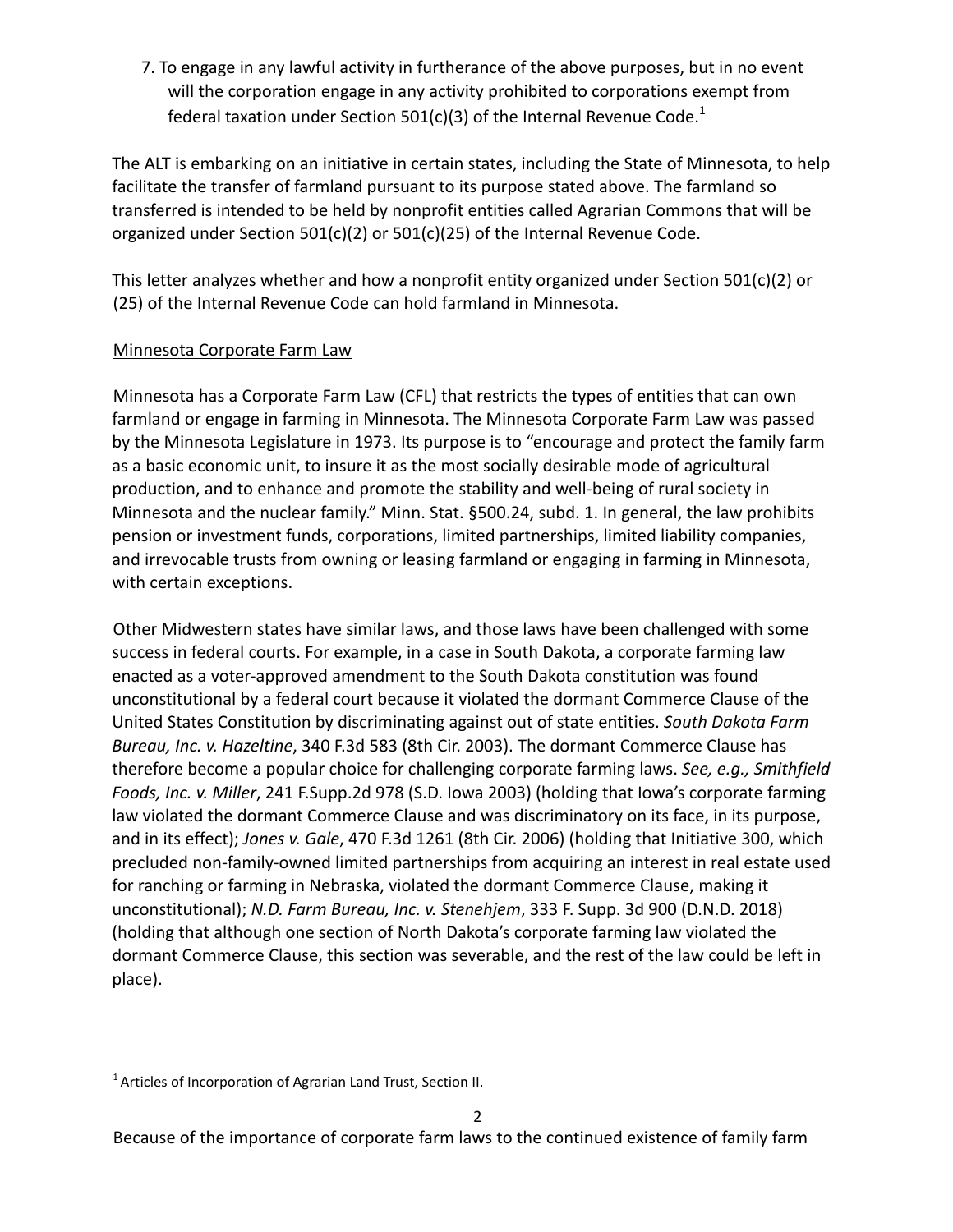and sustainable agriculture, organizations and individuals working in this area have generally tried to preserve those laws and work within them. *See, e.g., The Eighth Circuit Grants Corporate Interests a New Weapon Against State Regulation in South Dakota Farm Bureau v. Hazeltine*, 49 S.D.L.Rev. 795 (2004), *available at*: www.nationalaglawcenter.org.

# Possible Exemptions

Minnesota's CFL contains several exemptions, which have provided something of a "release valve." They allow several different types of entities to hold farmland or engage in farming while still meeting the goal of the CFL. The structure ALT is creating involves 501(c)(2) or 501(c)(25) nonprofit entities holding title to the land. Accordingly, the most relevant to ALT would be Minn. Stat. §500.24, subd. 2(z), which applies to nonprofit entities. In order to qualify for this exemption, the nonprofit must be organized under state nonprofit corporation law or be qualified for tax-exempt status under federal law and:

- 1. Use the land for a specific nonfarming purpose;
- 2. Lease the land to an entity that is specifically authorized under this section of the Minnesota CFL; or
- 3. Actively farm less than 40 acres and use all of the profits from the land for educational purposes.

Minn. Stat. §500.24, subd. 2(z). Because it is anticipated that generally the land will be used for farming, any Minnesota Agrarian Commons 501(c)(2) or 501(c)(25) nonprofit will need to qualify under either #2 or #3 above. The least restrictive option would be #2, as it contains no restrictions on the number of acres the entity can hold. To qualify for this exemption, the entities that the Minnesota Agrarian Commons could lease farmland to include:

- a family farm unit,
- a family farm corporation,
- an authorized farm corporation,
- an authorized livestock farm corporation,
- a family farm limited liability company,
- a family trust,
- an authorized farm limited liability company,
- a family farm partnership, or
- an authorized farm partnership

Minn. Stat. §500.24, subd.  $2(z)(2)$ . The statutory definitions of these terms are set out in Attachment A to this letter. This restricts the types of entities to whom Minnesota Agrarian Commons can lease farmland, but many of the lessees to whom the Minnesota Agrarian Commons would want to lease farmland could fit within these various structures. And leasing to individuals who fit in these allowed structure helps support the goals of the CFL as well.

If the Minnesota Agrarian Commons is unable to lease the farmland to one of the allowed types of entities, it does have other options. It could qualify for an exemption by of owning and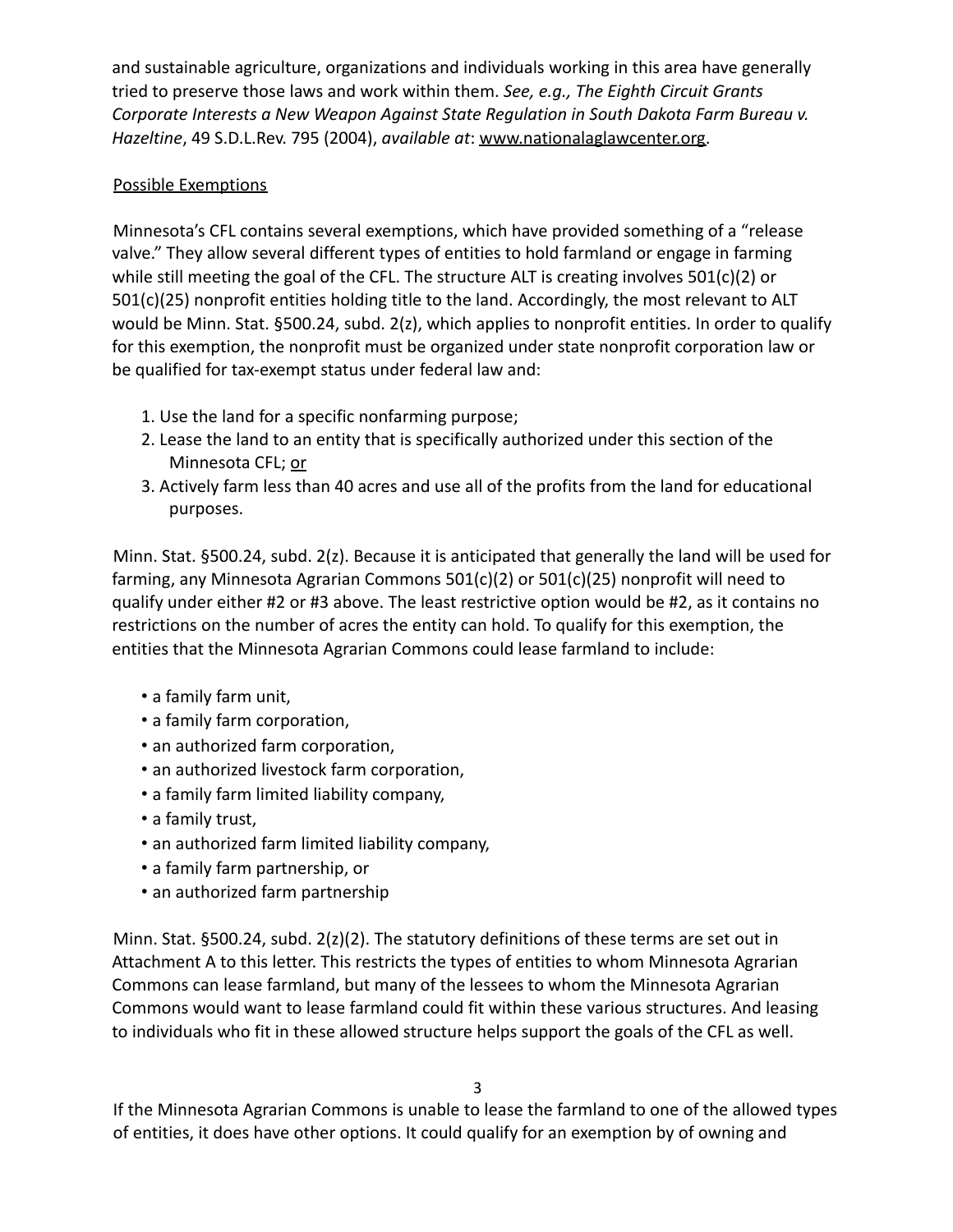leasing less than 40 acres, but all of the profits from the land would have to go to educational purposes. Minn. Stat. §500.24 subd. 2(z)(3).

One option that has not frequently been used in this context but for which I see some potential is the "research or experimental farm" exemption. This exemption can be used by corporations, limited partnerships, pensions, investment funds, or limited liability companies that own or operate farmland for "research or experimental purposes, provided that any commercial sales from the operation are incidental to the research or experimental objectives of the corporation." Minn. Stat. §500.24, subd. 2(p). This exemption has traditionally been used by companies like Monsanto and DuPont to test their new products on crops. But I believe a case can be made that some of the regenerative farms are actually doing research or experimenting. The entities that would want to rely on this exemption would have to show that the profits from the sales of the crops are "incidental" to the objectives of the corporation, which might be difficult in some cases. But in other cases, the farms truly are experimental as new methods of regenerative agriculture are being tried for purposes of education. An entity wanting to use this exemption would also need to submit a prospectus or proposal to the Minnesota Commissioner of Agriculture of the intended method of operation that contains information required by the Commissioner, including a "copy of any operational contract with individual participants." *Id.*

Another option would be to qualify under the "De minimis" exemption if the entity owns 40 acres or less of farmland and receives less than \$150 per acre in gross revenue from rental or agricultural production. Minn. Stat. §500.24, subd. 2(bb).

As a fallback, the Minnesota Agrarian Commons entity could apply for what is called a "Commissioner's exemption." This is essentially a "catchall" provision for entities that do not qualify for any of the other enumerated exemptions. In order to qualify, the entity must submit a petition to the Commissioner and demonstrate that: 1) the exemption would not contradict the purpose of the CFL, and 2) would not have a significant impact "upon the agriculture industry and the economy." Minn. Stat. §500.24, subd. 3(b). There is little guidance on how to interpret those factors and the Commissioner has discretion to issue or deny the exemption, but historically, most have been granted. There were 187 Commissioner's exemptions granted in 2019. https://www.mda.state.mn.us/business-dev-loans-grants/minnesotas-corporate-farm report.

Although these exemption requests historically have been granted, some purchasers of farmland are uneasy having to rely on the discretion of the Commissioner. Minnesota has a tradition of long-serving, amenable Commissioners, but Commissioners do serve at the pleasure of the Governor, and each Commissioner's exemption must be reviewed and renewed annually. Some farmland purchasers have been anxious about making a purchase of farmland, which can involve a significant investment, reliant upon the discretion and goodwill of a particular Commissioner, knowing that change can occur with each new administration.

4

# Other obligations of the Corporate Farm Law

Once an entity qualifies for an exemption under the CFL, the CFL imposes additional obligations. The entity must also: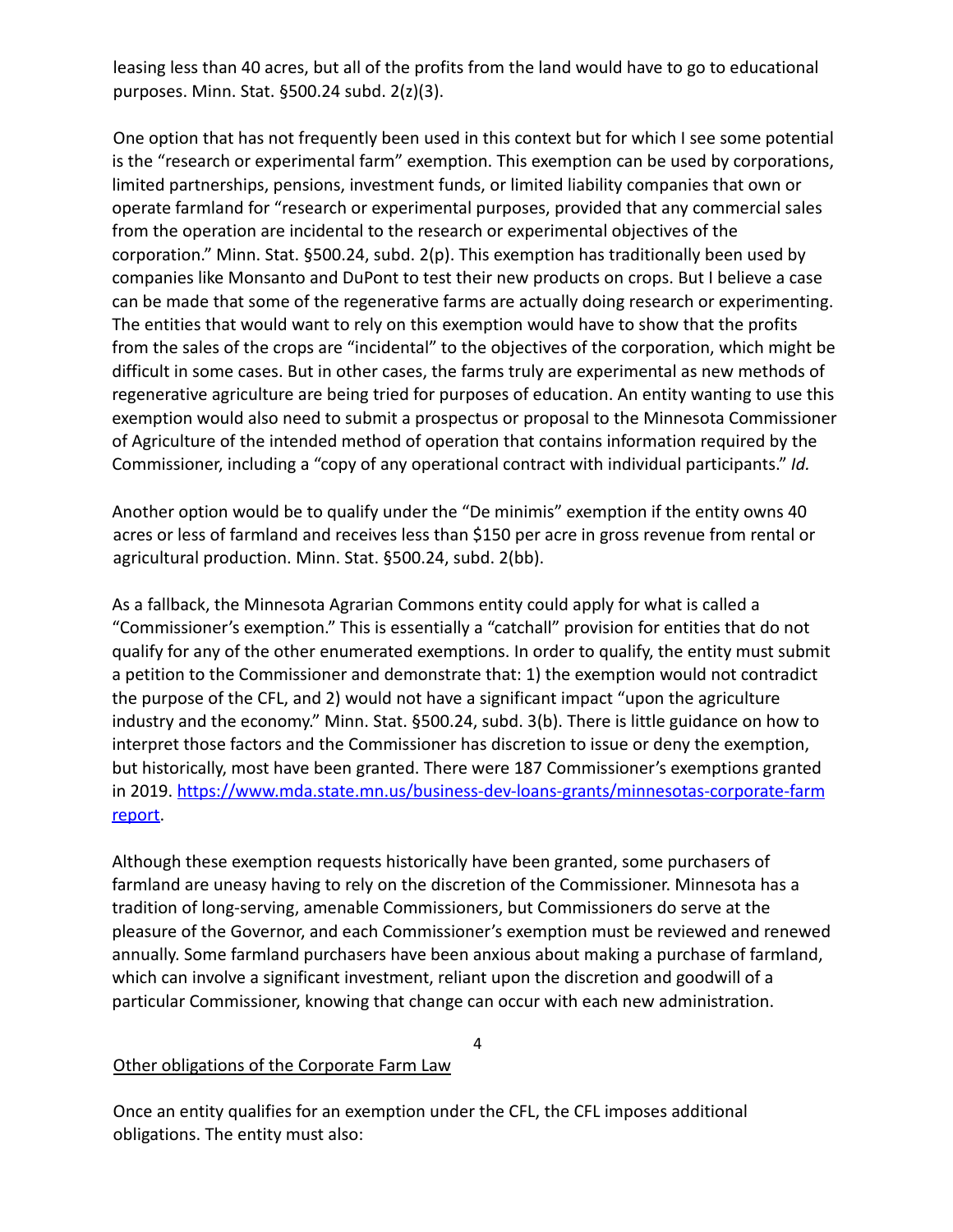- 1. Prepare a conservation plan;
- 2. Submit an annual report;
- 3. With the first report, submit a copy of the title of the property;
- 4. With the first or second report, submit a copy of the conservation plan proposed by the local SWCD; and with subsequent reports, submit a statement of whether the conservation plan was implemented;
- 5. Depending on type of entity, disclose the number of shares, partnership interests, or governance and financial rights owned by persons or beneficiaries of family farm trusts; and
- 6. Incorporate specific provisions in any leases.

Most of these obligations are consistent with the mission of ALT and the Commons, so I would not anticipate these being insurmountable obligations.

# Structuring Agrarian Land Trust Agreements with Agrarian Commons in Minnesota

The discussion above analyzes the possible exemptions that a Minnesota Agrarian Commons 501(c)(2) or 501(c)(25) organization could rely upon. For purposes of launching this initiative, you will want to ensure that all applicable documents are at least consistent with Minnesota's CFL and do not contain any provisions that could inadvertently prevent the Minnesota Agrarian Commons from holding title to the farmland under the CFL. It would be a best practice to add provisions to relevant documents that the Minnesota Agrarian Commons must comply with Minnesota's Corporate Farm Law. The Good Faith Understanding agreement does currently state that the Agrarian Commons must comply with all "State specific legal, financial, and reporting requirements," but this is in the context of IRS regulations. You may want to consider adding a provision requiring the Agrarian Commons to comply with all state laws and regulations generally, or add something more specific about Minnesota's Corporate Farm Law. I would be happy to review and analyze all relevant documents – including the Minnesota Agrarian Commons Bylaws, the Good Faith Understanding, and the Land Lease Agreement – for the specific purpose of identifying any language that could potentially be problematic for compliance with Minnesota's Corporate Farm Law and could suggest specific language to add to each of those documents. The lease in particular is required to have specific language in it to comply with the CFL.

# Other potential Corporate Farm Law issues

There is also an additional potential issue with the CFL as it pertains to the ALT itself. If the ALT retains any interest in which it "directly or indirectly, own[s], acquire[s], or otherwise obtain[s] any interest, in agricultural land," then it too must qualify for one of the exemptions listed

5

under the CFL. This could be somewhat more difficult. The question is what is considered an "interest" in farmland. The recent draft of the Good Faith Understanding that I reviewed contains this language: "The Trust may retain a perpetual conservation easement, an Option to Reacquire, and/or a right of first refusal on land and real estate transferred to the Commons…"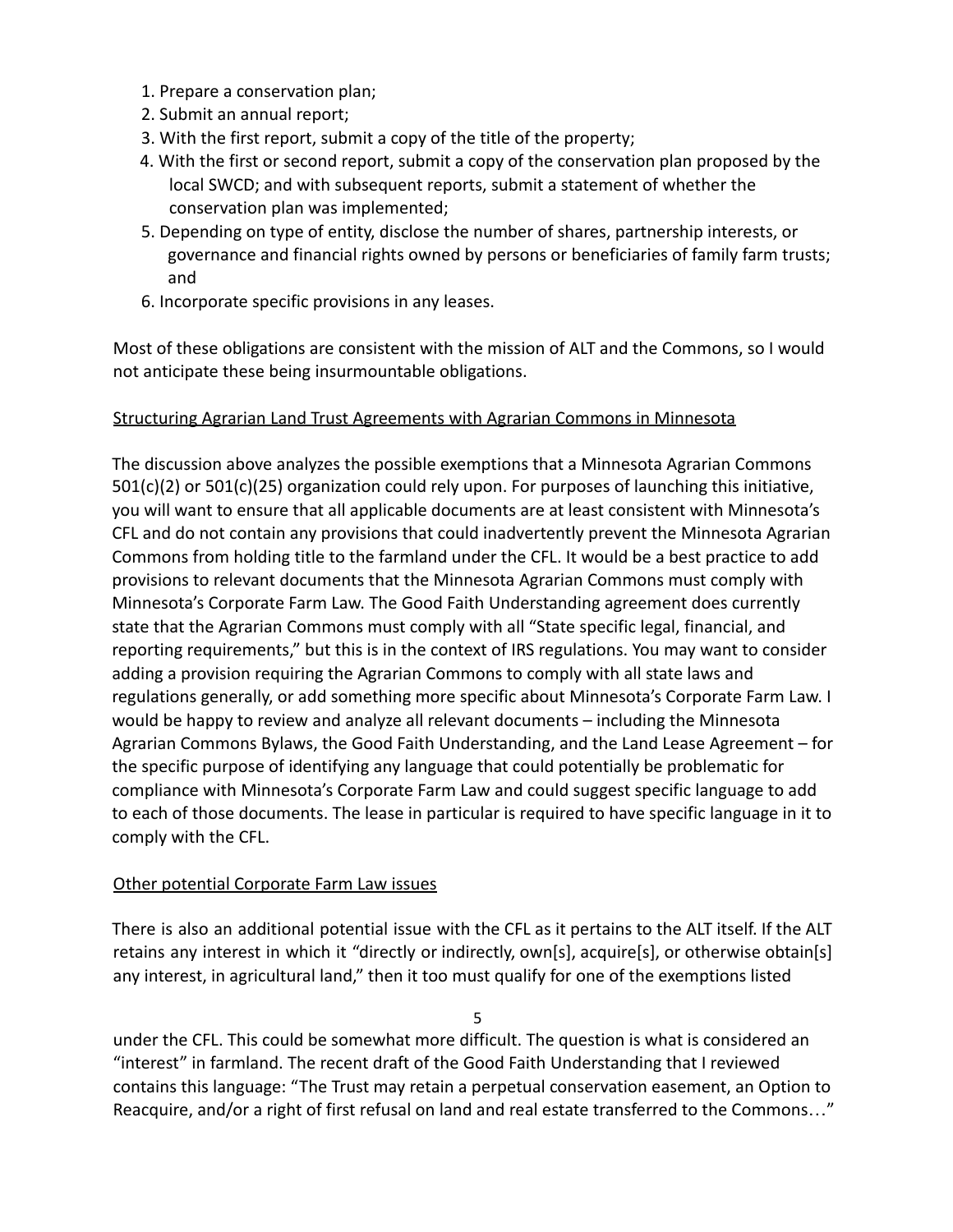Although there is no written guidance on this issue, the attorney at the Minnesota Department of Agriculture has interpreted conservation easements to be an "interest" in farmland. Conservation easement holders in Minnesota that I am aware of are generally governmental entities such as counties or USDA NRCS. I know that nonprofit organizations such as The Nature Conservancy also hold easements on farmland, but they typically use the land for a "specific nonfarming purpose" and thus fall under the nonprofit exemption at Minn. Stat. 500.24, subd. 2(z)(1). This specific language in the Good Faith Understanding therefore may pose a problem for purposes of complying with the CFL. It is my understanding that the MDA has not considered a right of first refusal or an option to purchase an "interest" in farmland for purposes of the CFL.

#### Conclusion

You asked at the outset of the ALT's initiative whether Minnesota's Corporate Farm Law would prevent the launch of Agrarian Commons in Minnesota. As noted above, I believe it can be done in such a way that it complies with Minnesota's Corporate Farm Law and still meets the ALT's goals.

Sincerely,

Lind, Jensen, Sullivan & Peterson A Professional Association

Susane Hele

Susan E. Stokes (612) 746-0104 *susan.stokes@lindjensen.com*

SES/tmm Enclosure

#### 6 **Minnesota Statute 500.24(z)(2) Qualifying Entity Definitions**

(c) "Family farm corporation" means a corporation founded for the purpose of farming and the ownership of agricultural land in which the majority of the stock is held by and the majority of the stockholders are persons, the spouses of persons, or current beneficiaries of one or more family farm trusts in which the trustee holds stock in a family farm corporation,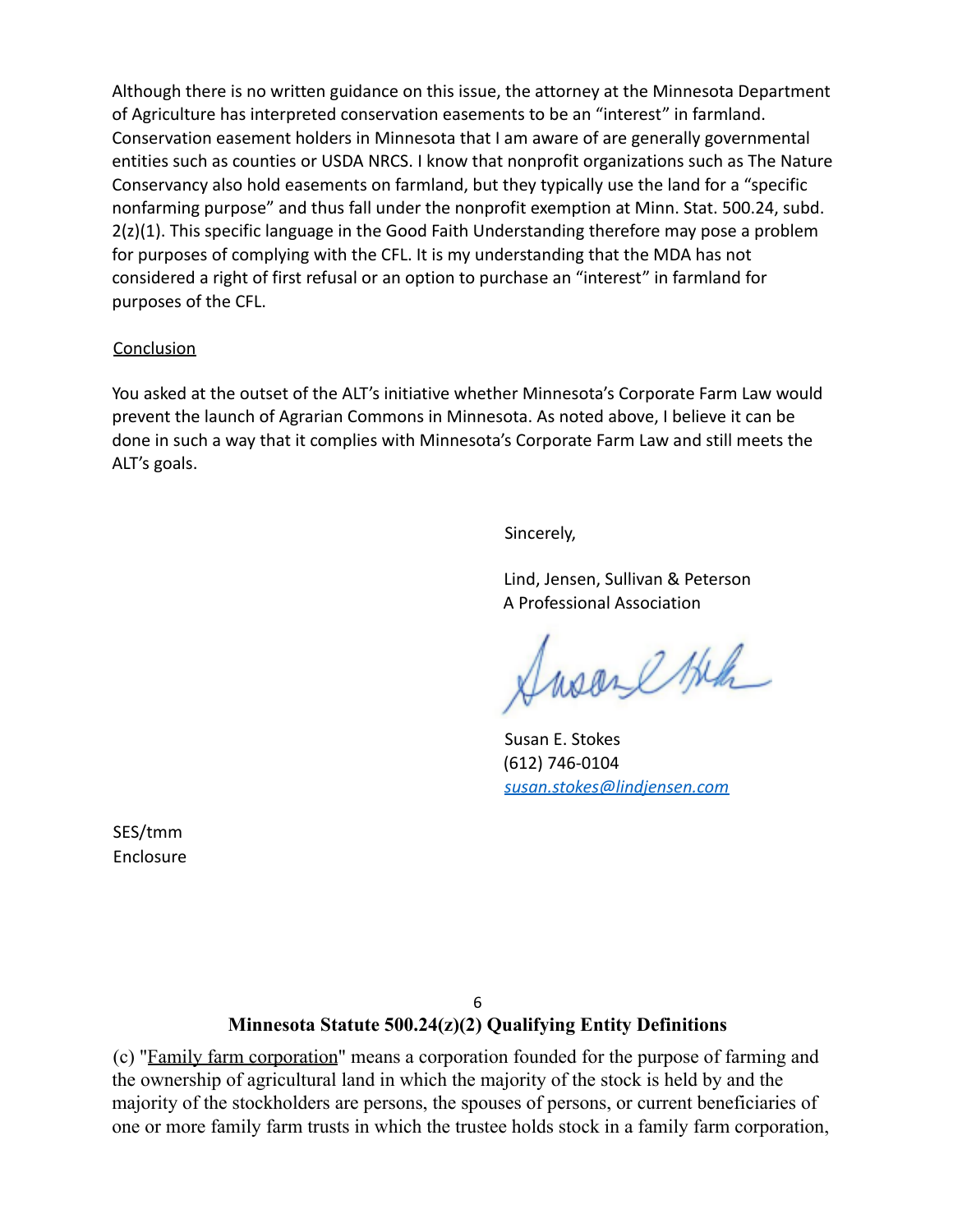related to each other within the third degree of kindred according to the rules of the civil law, and at least one of the related persons is residing on or actively operating the farm, and none of whose stockholders are corporations; provided that a family farm corporation shall not cease to qualify as such hereunder by reason of any:

(1) transfer of shares of stock to a person or the spouse of a person related within the third degree of kindred according to the rules of civil law to the person making the transfer, or to a family farm trust of which the shareholder, spouse, or related person is a current beneficiary; or

(2) distribution from a family farm trust of shares of stock to a beneficiary related within the third degree of kindred according to the rules of civil law to a majority of the current beneficiaries of the trust, or to a family farm trust of which the shareholder, spouse, or related person is a current beneficiary.

For the purposes of this section, a transfer may be made with or without consideration, either directly or indirectly, during life or at death, whether or not in trust, of the shares in the family farm corporation, and stock owned by a family farm trust are considered to be owned in equal shares by the current beneficiaries.

# (d) "Family farm trust" means:

(1) a trust in which:

(i) a majority of the current beneficiaries are persons or spouses of persons who are related to each other within the third degree of kindred according to the rules of civil law;

(ii) all of the current beneficiaries are natural persons or nonprofit corporations or trusts described in the Internal Revenue Code, section 170(c), as amended, and the regulations under that section; and

(iii) one of the family member current beneficiaries is residing on or actively operating the farm; or the trust leases the agricultural land to a family farm unit, a family farm corporation, an authorized farm corporation, an authorized livestock farm corporation, a family farm limited liability company, a family farm trust, an authorized farm limited liability company, a family farm partnership, or an authorized farm partnership; or

(2) a charitable remainder trust as defined in the Internal Revenue Code, section 664, as amended, and the regulations under that section, and a charitable lead trust as set forth in the Internal Revenue Code, section 170(f), and the regulations under that section.

#### A1

(e) "Authorized farm corporation" means a corporation meeting the following standards:

(1) it has no more than five shareholders, provided that for the purposes of this section, a husband and wife are considered one shareholder;

(2) all its shareholders, other than any estate, are natural persons or a family farm trust;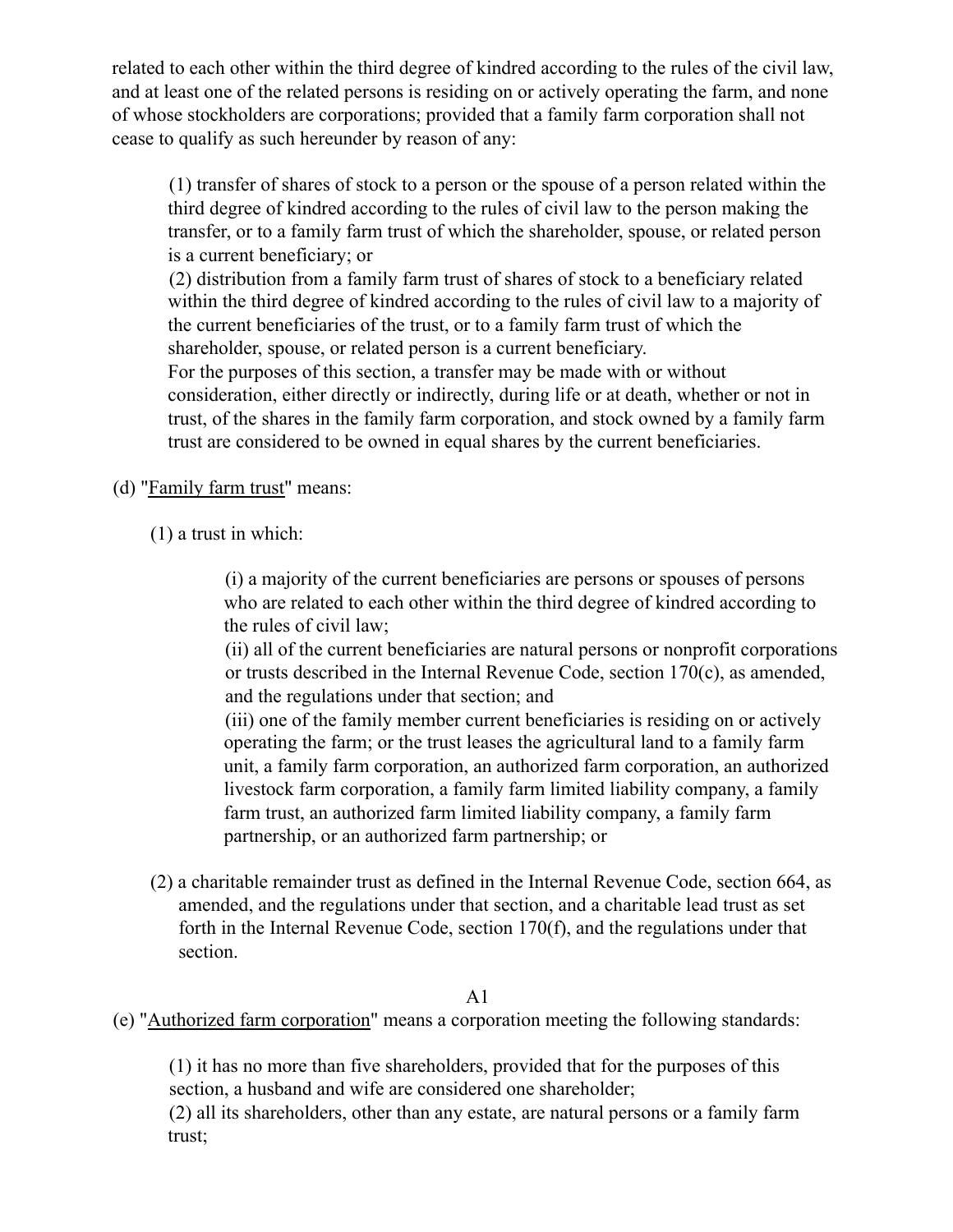(3) it does not have more than one class of shares;

(4) its revenue from rent, royalties, dividends, interest, and annuities does not exceed 20 percent of its gross receipts;

(5) shareholders holding 51 percent or more of the interest in the corporation reside on the farm or are actively engaging in farming;

(6) it does not, directly or indirectly, own or otherwise have an interest in any title to more than 1,500 acres of agricultural land; and

(7) none of its shareholders are shareholders in other authorized farm corporations that directly or indirectly in combination with the corporation own more than 1,500 acres of agricultural land.

(f) "Authorized livestock farm corporation" means a corporation formed for the production of livestock and meeting the following standards:

(1) it is engaged in the production of livestock other than dairy cattle;

(2) all its shareholders, other than any estate, are natural persons, family farm trusts, or family farm corporations;

(3) it does not have more than one class of shares;

(4) its revenue from rent, royalties, dividends, interest, and annuities does not exceed 20 percent of its gross receipts;

(5) shareholders holding 75 percent or more of the control, financial, and capital investment in the corporation are farmers, and at least 51 percent of the required percentage of farmers are actively engaged in livestock production;

(6) it does not, directly or indirectly, own or otherwise have an interest in any title to more than 1,500 acres of agricultural land; and

(7) none of its shareholders are shareholders in other authorized farm corporations that directly or indirectly in combination with the corporation own more than 1,500 acres of agricultural land.

(j) "Family farm partnership" means a limited partnership formed for the purpose of farming and the ownership of agricultural land in which the majority of the interests in the partnership is held by and the majority of the partners are natural persons or current beneficiaries of one or more family farm trusts in which the trustee holds an interest in a family farm partnership related to each other within the third degree of kindred according to the rules of the civil law, and at least one of the related persons is residing on the farm, actively operating the farm, or the agricultural land was owned by one or more of the related persons for a period of five years before its transfer to the limited partnership, and none of

# $A<sub>2</sub>$

the partners is a corporation. A family farm partnership does not cease to qualify as a family farm partnership because of a:

(1) transfer of a partnership interest to a person or spouse of a person related within the third degree of kindred according to the rules of civil law to the person making the transfer or to a family farm trust of which the partner, spouse, or related person is a current beneficiary; or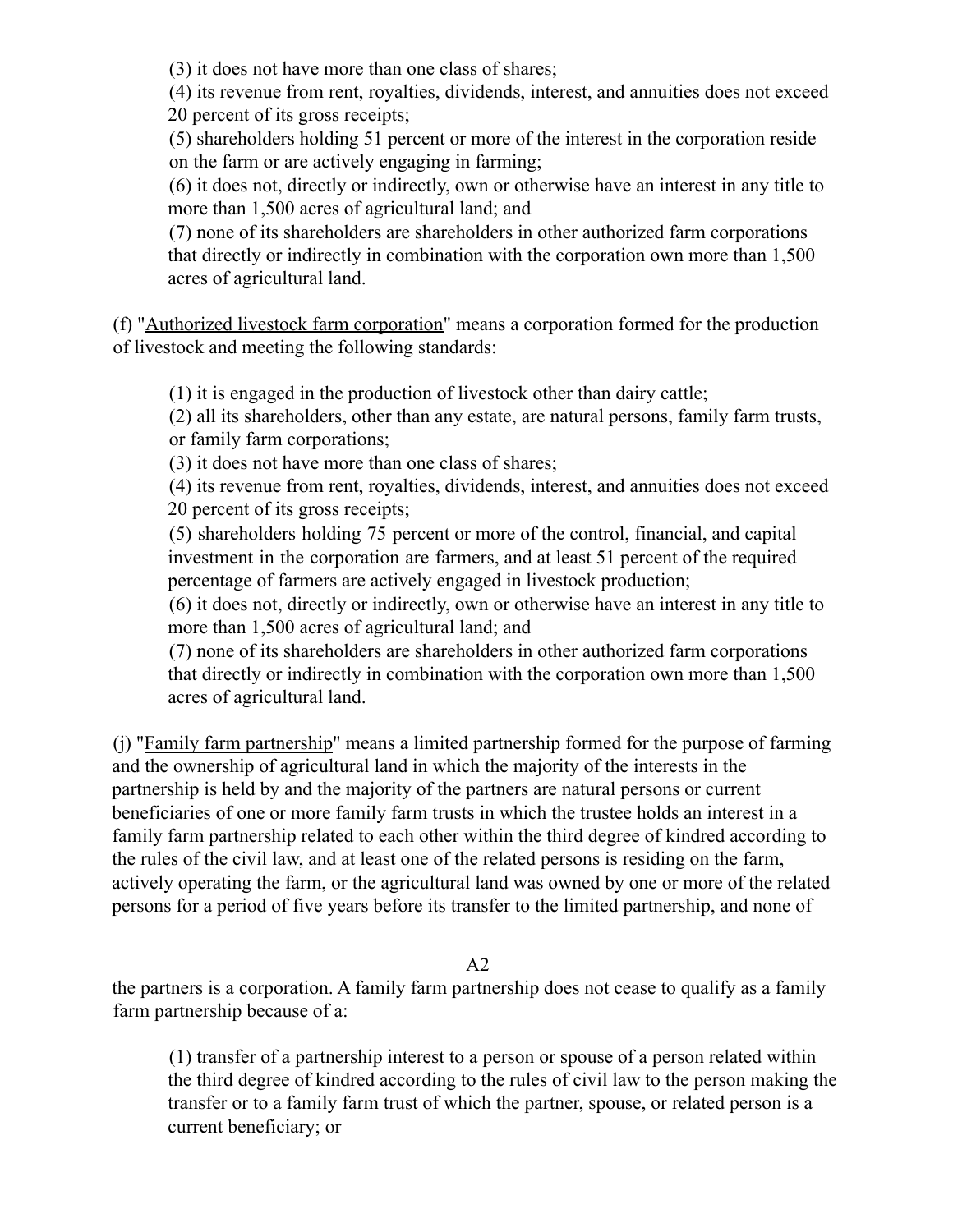(2) distribution from a family farm trust of a partnership interest to a beneficiary related within the third degree of kindred according to the rules of civil law to a majority of the current beneficiaries of the trust, or to a family farm trust of which the partner, spouse, or related person is a current beneficiary.

For the purposes of this section, a transfer may be made with or without consideration, either directly or indirectly, during life or at death, whether or not in trust, of a partnership interest in the family farm partnership, and interest owned by a family farm trust is considered to be owned in equal shares by the current beneficiaries.

(k) "Authorized farm partnership" means a limited partnership meeting the following standards:

(1) it has been issued a certificate from the secretary of state or is registered with the county recorder and farming and ownership of agricultural land is stated as a purpose or character of the business;

(2) it has no more than five partners;

(3) all its partners, other than any estate, are natural persons or family farm trusts; (4) its revenue from rent, royalties, dividends, interest, and annuities does not exceed 20 percent of its gross receipts;

(5) its general partners hold at least 51 percent of the interest in the land assets of the partnership and reside on the farm or are actively engaging in farming not more than 1,500 acres as a general partner in an authorized limited partnership;

(6) its limited partners do not participate in the business of the limited partnership including operating, managing, or directing management of farming operations; (7) it does not, directly or indirectly, own or otherwise have an interest in any title to more than 1,500 acres of agricultural land; and

(8) none of its limited partners are limited partners in other authorized farm partnerships that directly or indirectly in combination with the partnership own more than 1,500 acres of agricultural land.

(l) "Family farm limited liability company" means a limited liability company founded for the purpose of farming and the ownership of agricultural land in which the majority of the membership interests is held by and the majority of the members are natural persons, or current beneficiaries of one or more family farm trusts in which the trustee holds an interest in a family farm limited liability company related to each other within the third degree of kindred according to the rules of the civil law, and at least one of the related persons is residing on the farm, actively operating the farm, or the agricultural land was owned by one

A3

or more of the related persons for a period of five years before its transfer to the limited liability company, and none of the members is a corporation or a limited liability company. A family farm limited liability company does not cease to qualify as a family farm limited liability company because of:

(1) a transfer of a membership interest to a person or spouse of a person related within the third degree of kindred according to the rules of civil law to the person making the